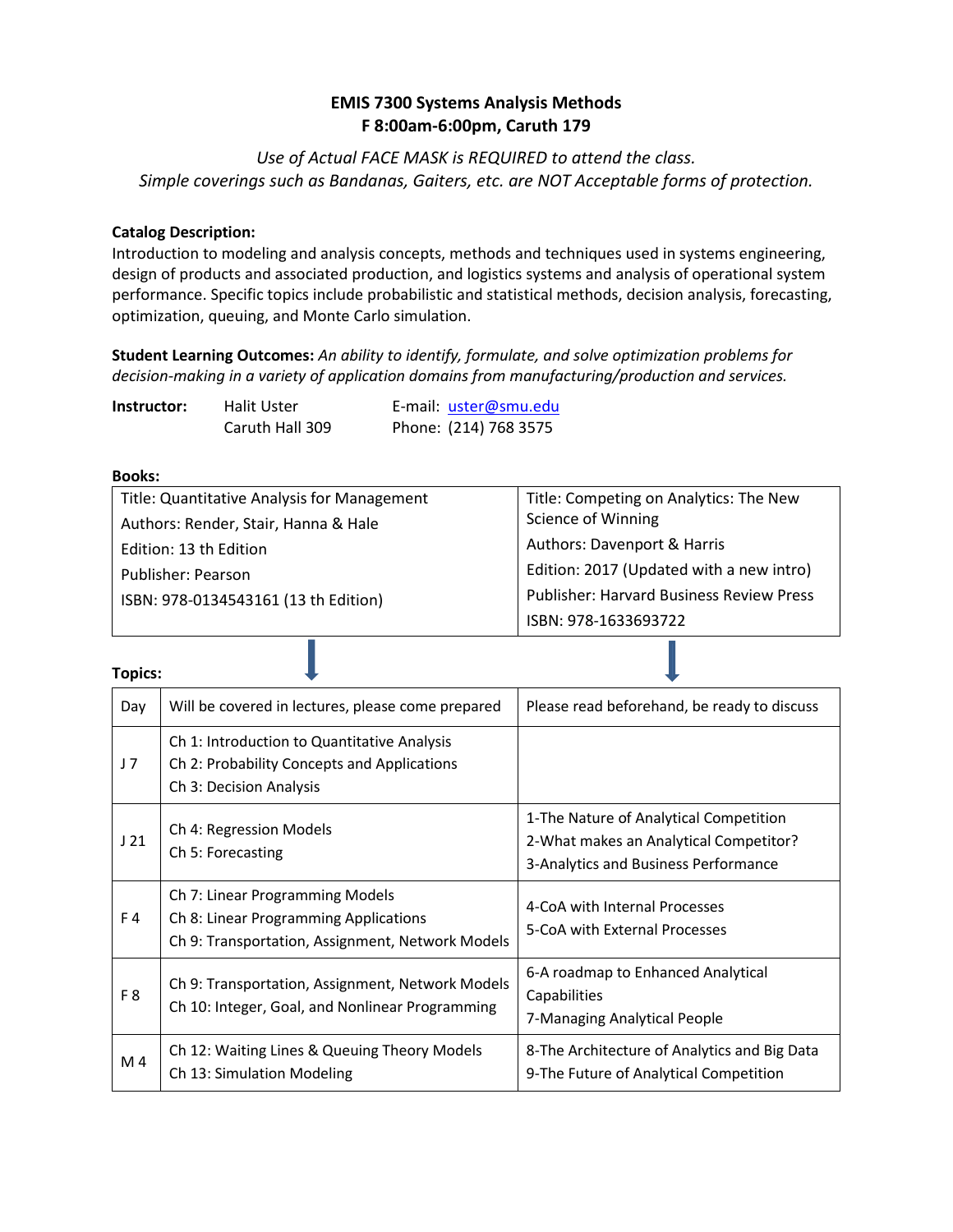**Virtual Office Hours:** For this semester, office hours can be anytime but by appointment. This means **we just need to setup a time to meet and I will send you a zoom invite at that time.** I strongly encourage each one of you to ask any questions you might have on the material during the lecture. It is very much to your benefit to get these points cleared as soon as they occur. You are strongly encouraged to make an appointment to visit with me whenever you have problems.

**Grading:** There will be two components including Homework Assignments (65%) and In-Class Assignments (20% Answers to Questions posted and 15% Class Participation especially in book discussion).

| $[93-100] A$  | [90-93) A- | [87-90) B+ | [78-87)B | [75-78) B- | [72-75) C+ |
|---------------|------------|------------|----------|------------|------------|
| $[62 - 72)$ C | [59-62) C- | [48-59) D  |          |            |            |

If you must miss any part of the course, then I must be notified in advance and a sufficient proof of emergency must be provided (e.g., a doctor's note). If your absence is not approved, then you receive a zero.

**Online Course Management:** Course materials will be posted on Canvas. Class notes and any other material used will be posted on Canvas. **Please check it regularly.**

All homework assignments will also be posted, submitted, and graded on Canvas. All grades will be posted on Canvas.

**Please note that all class material is COPYRIGHTED.** *No part of the material posted on Canvas can be re-posted, shared, distributed by any means. It is available to you only for your personal use.*

## **Software:**

+ You can download the Add-in Excel QM from publisher's website. Please contact me if you have any difficulties. Please also make sure that built-in Excel add-in including Analysis ToolPak and Excel Solver are activated through Options>Add-in menu in Excel.

| Disability        | Students who need academic accommodations for a disability must first register with    |  |  |
|-------------------|----------------------------------------------------------------------------------------|--|--|
| Accommodations    | Disability Accommodations & Success Strategies (DASS). Students can call 214-768-      |  |  |
|                   | 1470 or visit http://www.smu.edu/Provost/SASP/DASS to begin the process. Once          |  |  |
|                   | they are registered and approved, students then submit a DASS Accommodation            |  |  |
|                   | Letter through the electronic portal, DASS Link, and then communicate directly with    |  |  |
|                   | each of their instructors to make appropriate arrangements. Please note that           |  |  |
|                   | accommodations are not retroactive, but rather require advance notice in order to      |  |  |
|                   | implement.                                                                             |  |  |
| Sexual Harassment | All forms of sexual harassment, including sexual assault, dating violence, domestic    |  |  |
|                   | violence and stalking, are violations of SMU's Title IX Sexual Harassment Policy and   |  |  |
|                   | may also violate Texas law. Students who wish to file a complaint or to receive more   |  |  |
|                   | information about the grievance process may contact Samantha Thomas, SMU's Title       |  |  |
|                   | IX Coordinator, at accessequity@smu.edu or 214-768-3601. Please note that faculty      |  |  |
|                   | are mandatory reporters. If students notify faculty of sexual harassment, faculty must |  |  |
|                   | report it to the Title IX Coordinator. For more information about sexual harassment,   |  |  |
|                   | including resources available to assist students, please visit                         |  |  |
|                   | www.smu.edu/sexualmisconduct.                                                          |  |  |

### **Other Information:**